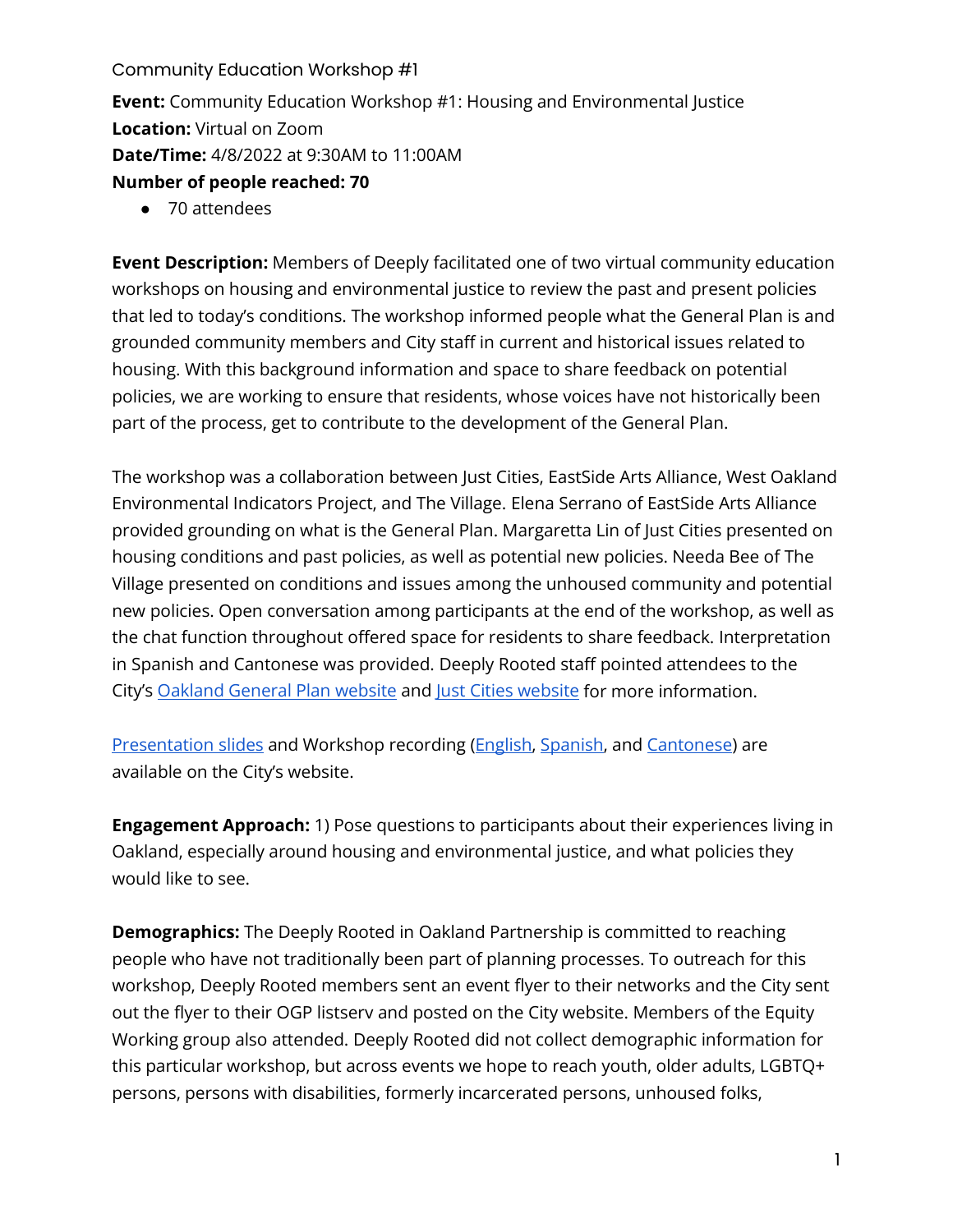tenants/renters, homeowners, low-income persons, and people experiencing environmental injustices.

### **Engagement Summary**

The following is a summary of the main points that community members brought up during the event. Points under each topic are ordered by most to least mentioned.

### HOUSING

### **HOUSING AFFORDABILITY**

#### **Issues:**

● City overproduction of market-rate housing and not producing enough low income housing

### **Solutions:**

- **Affordable Housing**
	- Track RHNA goals for extremely low income (30% MHI and below)
	- Focus on building new housing only for those who need it
	- Focus on acquisition and rehab, rather than new construction
	- More incentives to build affordable housing
- **Market rate:**
	- Moratorium on market rate housing development
	- Update impact fees to cover construction of affordable housing units

## **DISPLACEMENT**

#### **Issues:**

● **Racial displacement** of Black families in West Oakland while white population has significantly increased (411% from 2000 to 2018).

#### **Solutions:**

● **Reparations** to redress the City's history of eminent domain seizures and "urban renewal"

## **HOMELESSNESS**

- **Issues:** 
	- Tow fees are cost-prohibitive and make unhoused conditions more severe/ unsafe

#### CITY LEADERSHIP AND COMMUNITY ENGAGEMENT

"Sadly too often our leaders / politicians see \$\$\$ instead of people."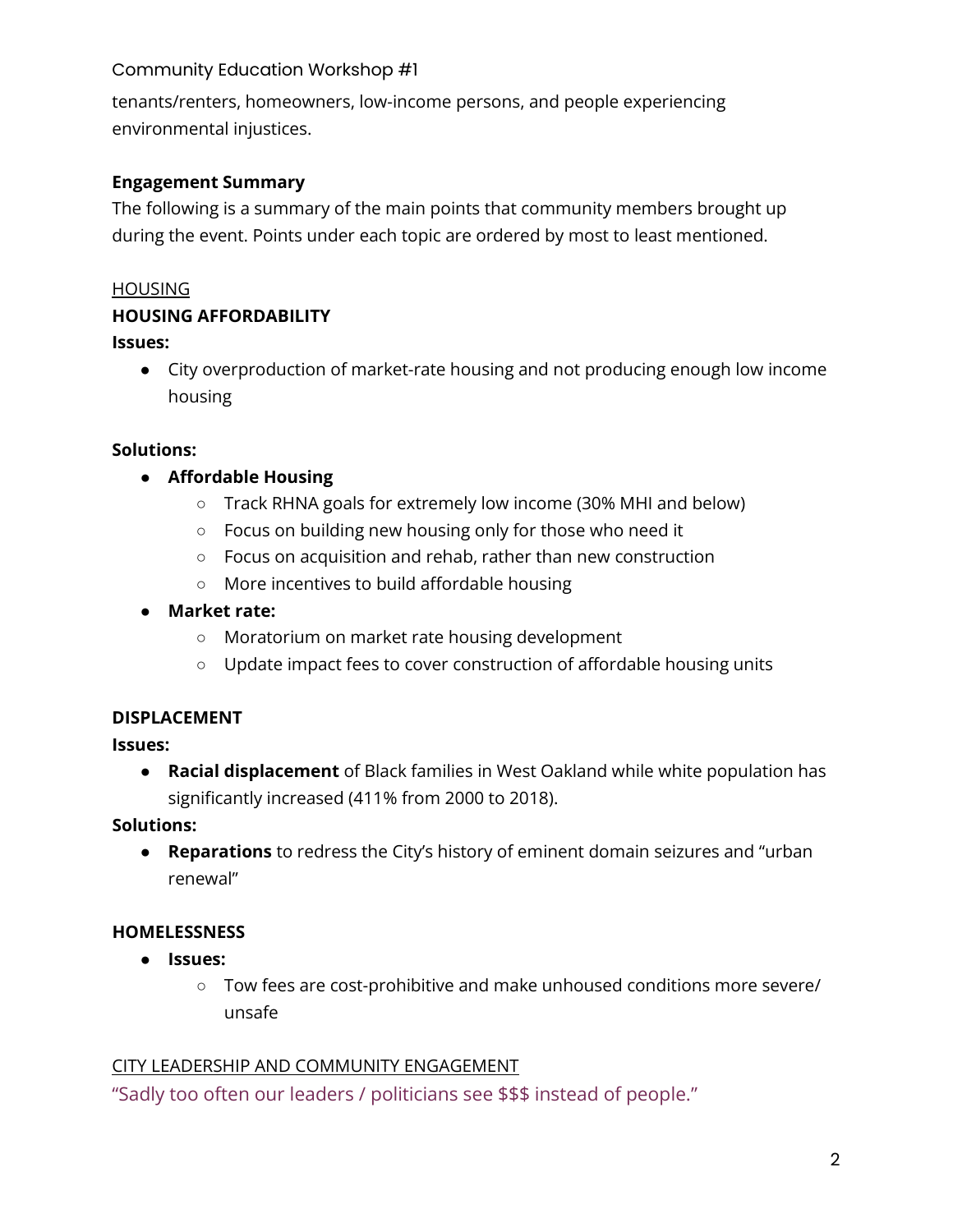# **CITY LEADERSHIP**

- **Issues:**
	- Prioritization of money over people from leaders and politicians.

# **COMMUNITY ENGAGEMENT**

- **Solutions:**
	- Encouragement to advocate for future policies during the public comment period and at Planning Commission and City Council hearings.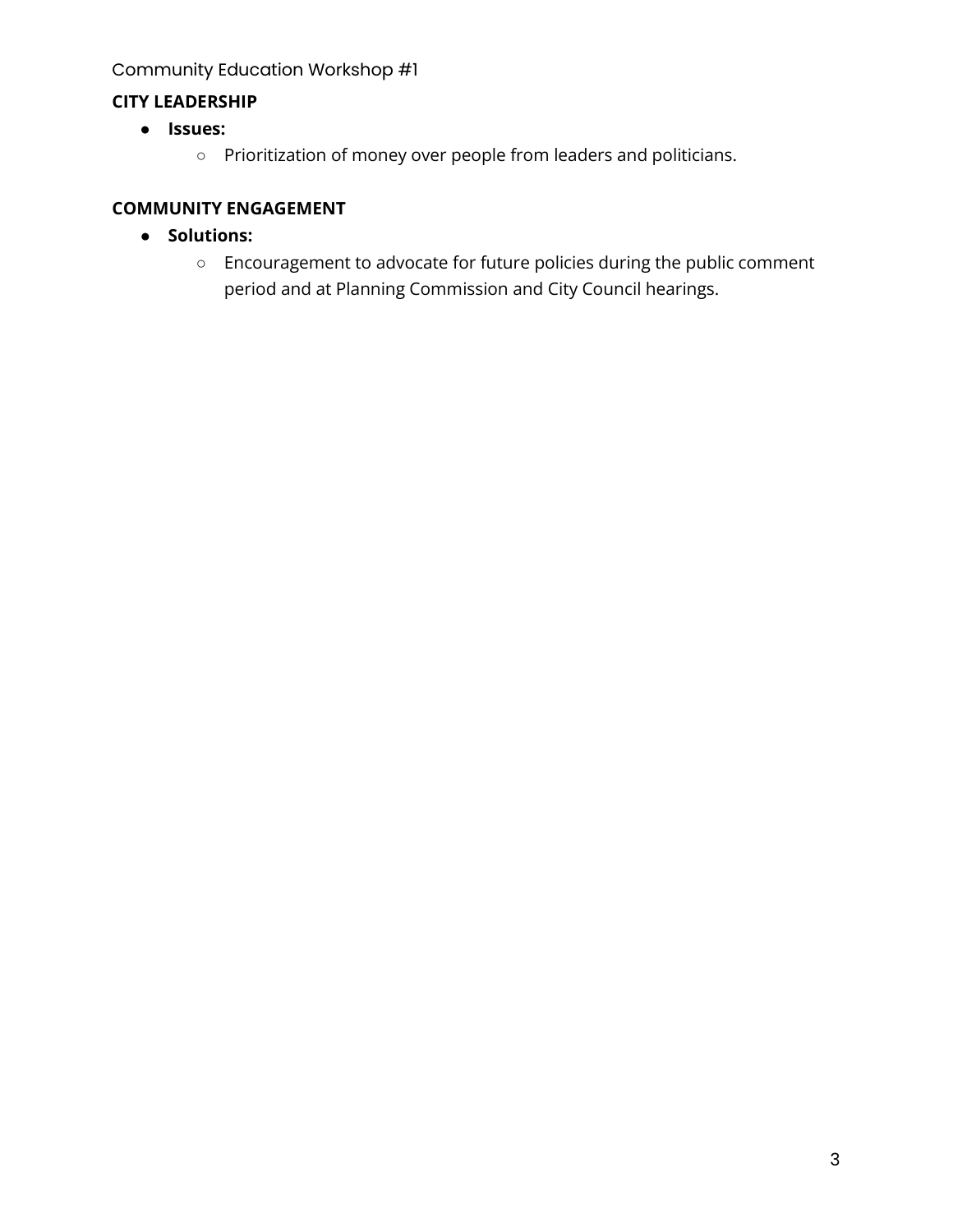# **Appendix: Zoom Chat from Workshop Session**

09:18:37 From Liana Molina : I'm disconnecting from my phone and trying to hop on on my computer. Pls let me in. Thank you.

09:19:10 From Reinaldi Gilder : reinaldi gilder - community health worker - peer to peer specialists - Alameda County Care Connect- Oakland resident. district 1

09:19:37 From Melody Chang, EastSide Arts Alliance : If you just joined, welcome! Please go to the Interpretation icon at the bottom of your Zoom window and select a language

09:22:36 From Liana Molina : The black cultural zone serves more of the eastmont / seminary area, I suggest you all consider engaging roots community health center to help reach deep east, like 98th to the San Leandro border…

09:26:41 From David Peters, WOCAN : is there such a thing as a zoning/land use designation that = affordable/workforce housing?

09:29:41 From Melody Chang, EastSide Arts Alliance : Welcome! We have interpretation in Spanish and Cantonese for this meeting. If you just joined the meeting, please go to the Interpretation icon at the bottom of your Zoom window and select a language

09:29:53 From Janny Castillo : another population that needs to be identified is 30% and below - significant unique barriers to housing exits

09:30:23 From DONNA HumanGood : Good Morning Donna Griggs Murphy

09:30:35 From Janny Castillo : hi donna

09:30:41 From Melody Chang, EastSide Arts Alliance : Good morning Donna!

09:30:51 From David Peters, WOCAN : What is the household size associated with the AMI levels in the table? 4? 2?

09:31:34 From Emily Wheeler : We need a moratorium on market rate housing!

09:31:44 From Nora they/them : Agreed Emily!

09:32:10 From DONNA HumanGood : Yes Indeed Moratorium

09:33:01 From Tanya Boyce : Or maybe review and update in lieu fees to level that actual cover the construction of the affordable units

09:34:30 From SANDRA UE : will we have access to the slides after the meeting?

09:34:55 From Diana Benitez, Just Cities : Yes! You can access them right now at www.justcities.work/ogp

09:35:02 From Emily Wheeler : Hasn't the city already met its market-rate housing goals, even for this cycle?

09:35:17 From Tanya Boyce : inclusionary housing is an illusion without meaningful in-lieu fees

09:35:28 From Janny Castillo : the city is way over market rate goals. lets get deep into why we are not producing low income housing.

09:35:53 From DONNA HumanGood : Yes Janny!!!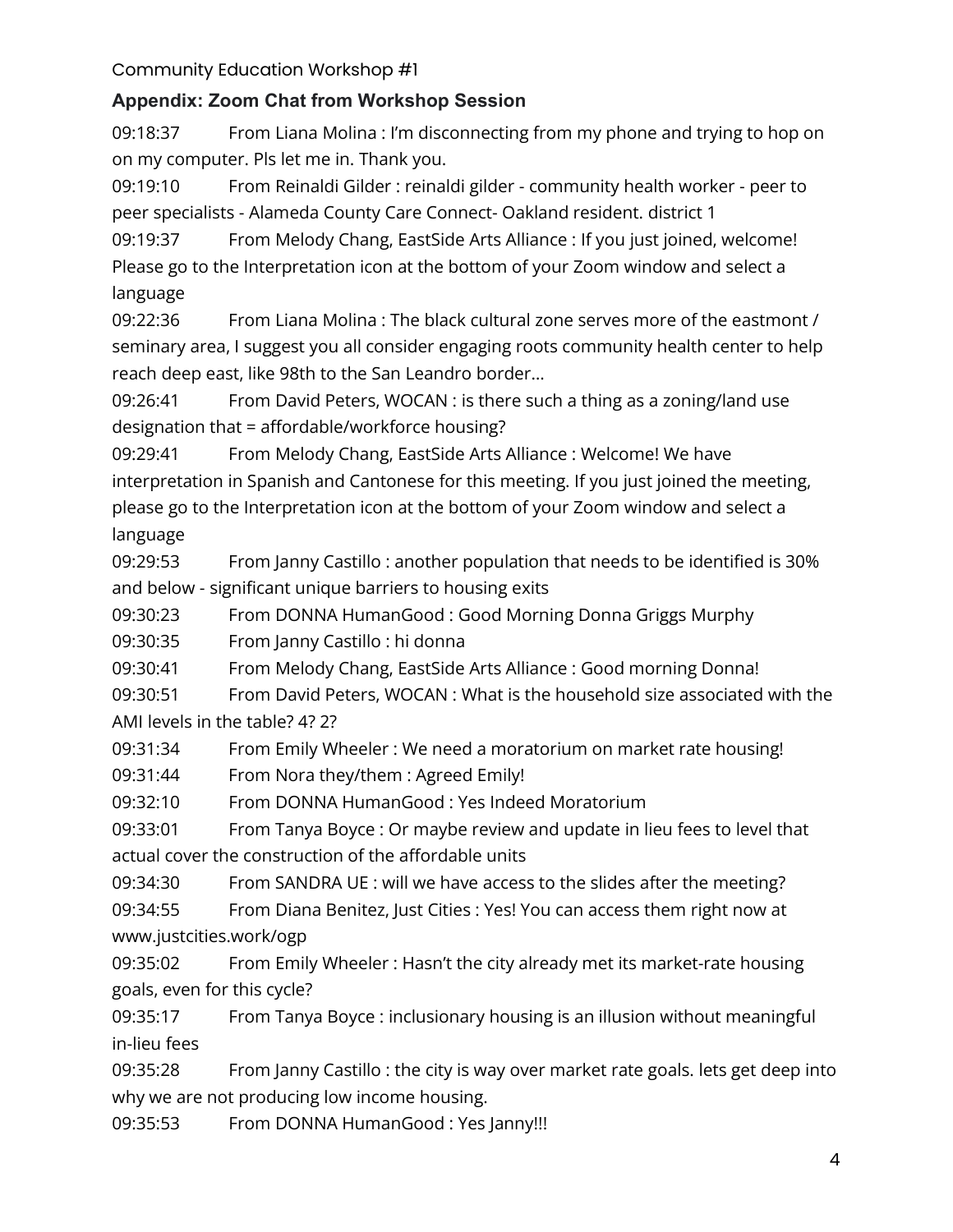09:36:10 From Emily Wheeler : We are also in an environmental apocalypse — we should make sure that ANY new housing we are building is absolutely necessary to house people who need it. We should focus on acquisition and rehab.

09:36:46 From SANDRA UE : market rate housing = more \$\$ from taxing residents, residents who can afford higher price point in everything local (stores, restaurants, services, etc)… ultimately it attracts more / higher \$\$

09:37:20 From SANDRA UE : so it's always more profitable all around to increase market rate housing

09:38:14 From SANDRA UE : we need to figure out how to mitigate that

09:38:26 From Tanya Boyce : what would Oakland look like if every new development actually included the affordable housing units they were able to in-lieu their way out of?

09:38:48 From Needa Bee, The Village : are slides changing on screen for everyone? my screen is still on slide 12

09:39:03 From SANDRA UE : whether it's offering more incentives to build more affordable housing... but that alone won't cut it... too much pressure all around to keep attracting higher \$\$

09:39:08 From Janny Castillo : yes they are changing, needa

09:39:25 From Melody Chang, EastSide Arts Alliance : We are on the Racial Displacement slide now

09:39:32 From David Peters, WOCAN : Do we have that same racialized housing burden data for Black vs other home buyers?

09:39:39 From Needa Bee, The Village : thank you

09:40:22 From Janny Castillo : does that include the unsheltered AA who live outside?

09:41:24 From David Peters, WOCAN : 411% increase in WO White population.....

09:41:42 From Shamar Theus :  $\odot$ 

09:47:45 From David Peters, WOCAN : When do we talk about municipal reparations to redress Oakland's history of eminent domain seizures and "urban renewal"?

09:48:57 From Beth Altshuler Munoz : @Needa - not sure if you're still having slide issues, but looks like you can see them here:

https://drive.google.com/file/d/1a90VkLUS2wIuTFvjYAptjUVGARCF85L-/view

09:49:04 From Beth Altshuler Munoz : Or sign out and sign back in.

09:49:39 From Kathy Kojimoto : Sorry came in late, will the entire discussion be available later to view

09:50:51 From Diana Benitez, Just Cities : Yes, we will be sharing English, Spanish and Cantonese recordings on the City's website and we will email all who registered as well.

09:52:47 From TERI CARLYLE : We need those to reopen

09:53:01 From Margaretta Lin, She/Her, Just Cities : Dear all—lots of great ideas and questions in the Chat! We don't have time today to address all of these, but will provide more information in the follow-up email to participants after this workshop.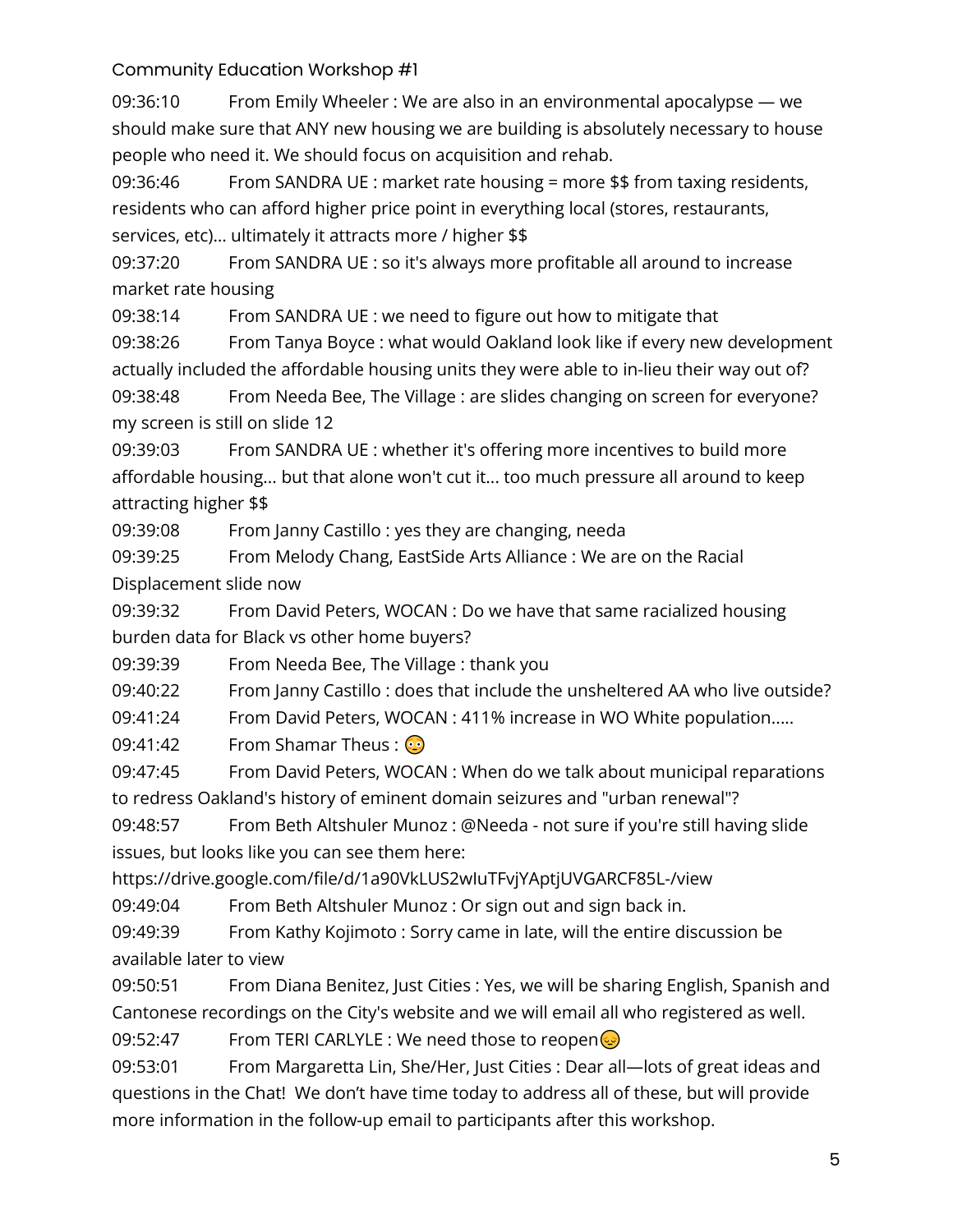09:53:12 From Sangeeta Sarkar, Save The Bay : Did the audio just cut out for anyone else? 09:53:25 From liana, she/her (build affordable faster) : Her audio is cutting in and out 09:53:32 From SANDRA UE : can't hear Needa 09:53:44 From liana, she/her (build affordable faster) : Can hear you now 09:54:08 From Shamar Theus : Start talkin about the feds and your audio gets cut  $\odot$ typical, Big Brother... 09:55:39 From liana, she/her (build affordable faster) : That part  $\wedge\wedge$ 09:56:20 From TERI CARLYLE : it's disrespectful 10:10:43 From Shamar Theus : just look at the bulldozers and garbage trucks! smdh 10:11:28 From Shamar Theus : Auto Plus NEEDS TO GO! Biggest auto theft ring in Oakland... 10:11:56 From Shamar Theus : RIP my old pickup 10:11:57 From SANDRA UE : tow fees around \$200, plus storage fee of around \$100 per day... if the owner is unhoused where do they come up w/ that to get the car back 10:13:05 From SANDRA UE : the impound lot keeps the veh around for a few wks then they salvage / sell the car to make their \$\$ 10:17:47 From liana, she/her (build affordable faster) : Couldn't we have housed people for \$12M?! Wtf?! 10:18:01 From TERI CARLYLE : right liana 10:24:51 From liana, she/her (build affordable faster) : Thanks so much for the presentations 10:25:16 From liana, she/her (build affordable faster) : I thought we were going until 11? 10:25:31 From Champ Green : very powerful and informative!!! 10:25:39 From Melody Chang, EastSide Arts Alliance : Until 10:30a 10:25:43 From Sangeeta Sarkar, Save The Bay : Will Miss Margaret's presentation tomorrow be recorded? 10:25:51 From Melody Chang, EastSide Arts Alliance : Yes @Sangeeta 10:25:52 From liana, she/her (build affordable faster) : Was this a 2 part workshop? I thought it was a repeat of the same session  $\odot$ 10:25:57 From Sangeeta Sarkar, Save The Bay : Thanks Melody! 10:26:14 From Reinaldi Gilder : great presentation 10:26:48 From Shamar Theus : Excellent presentation, hopefully the city planners who are actually leading this process listen and take heed... 10:26:50 From Allie Whitehurst : I agree that the homelessness segment should be a workshop.

10:27:04 From Naru Kwina : Will the link we used today, also work tomorrow?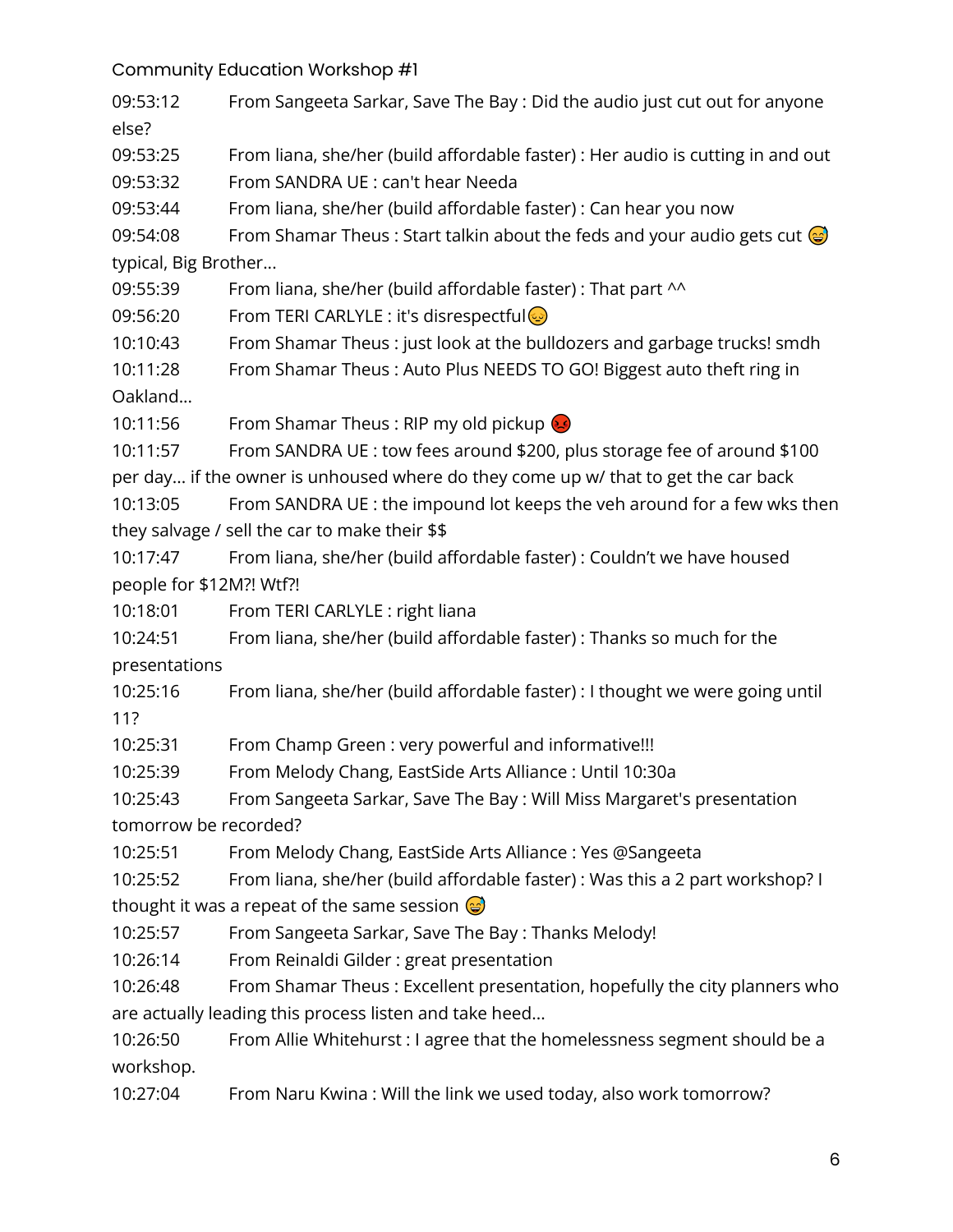10:27:11 From Priscilla Hoang : Please send us a recording from tomorrow's session so we can review the EJ portion! :-)

10:27:18 From Melody Chang, EastSide Arts Alliance : @Liana, yes that is correct and was the plan, but today we ran out of time. Tomorrow we will change the order to ensure that Environmental Justice is discussed and recorded

10:27:29 From liana, she/her (build affordable faster) : Got it. Thanks!

10:27:34 From Diane Sanchez : Yes the homelessness presentation needs to be separate with them for questions etc

10:28:18 From SANDRA UE : yes, sadly too often our leaders / politicians see \$\$\$ instead of people

10:28:23 From Juan Diego Castro : https://bit.ly/ogpdrw49

10:28:26 From Juan Diego Castro : tomorrow's link

10:28:37 From Diana Benitez, Just Cities : https://bit.ly/ogpdrw49

10:28:52 From Allie Whitehurst : How does this information inform the general plan?

10:28:53 From Melody Chang, EastSide Arts Alliance : Register to receive the zoom link for tomorrow ^

10:30:52 From David Peters, WOCAN : Berkeley's criteria to score applicants for the housing under its Equity plan is interesting...

10:33:36 From Jeff Levin, EBHO : People should continue to advocate for the policies they want during the public comment period and at the Planning Commission and City Council hearings. The City has to respond to public comments..

10:34:14 From liana, she/her (build affordable faster) : Thank you, Bill, and I agree, Jeff.

10:34:23 From David Peters, WOCAN : ^^ Thanks, Jeff

10:34:29 From Melody Chang, EastSide Arts Alliance : Thank you all!

- 10:34:32 From Lakshmi Rajagopalan, She/Her, Oakland Planning and Building : Thank
- you!

10:34:39 From Lisa Evans : Thank you!

10:34:42 From Priscilla Hoang : Thank you!

10:34:48 From Sangeeta Sarkar, Save The Bay : Thank you all so much!

10:34:50 From Claire Pelley, She/Her, Cultural Affairs Commission : Thank you!

10:34:53 From Naru Kwina : Thank you, great information

10:34:53 From David Peters, WOCAN : Thanks for having this session, Deeply Rooted!

10:35:04 From Juan Diego Castro : Thank you all, I will see you tomorrow (missed

some of the start)

10:35:07 From Nora they/them : Gotta run, thanks for everything!

- 10:35:09 From DONNA HumanGood : Thank you all
- 10:35:13 From TERI CARLYLE : yesssssssssss Diana and Melody